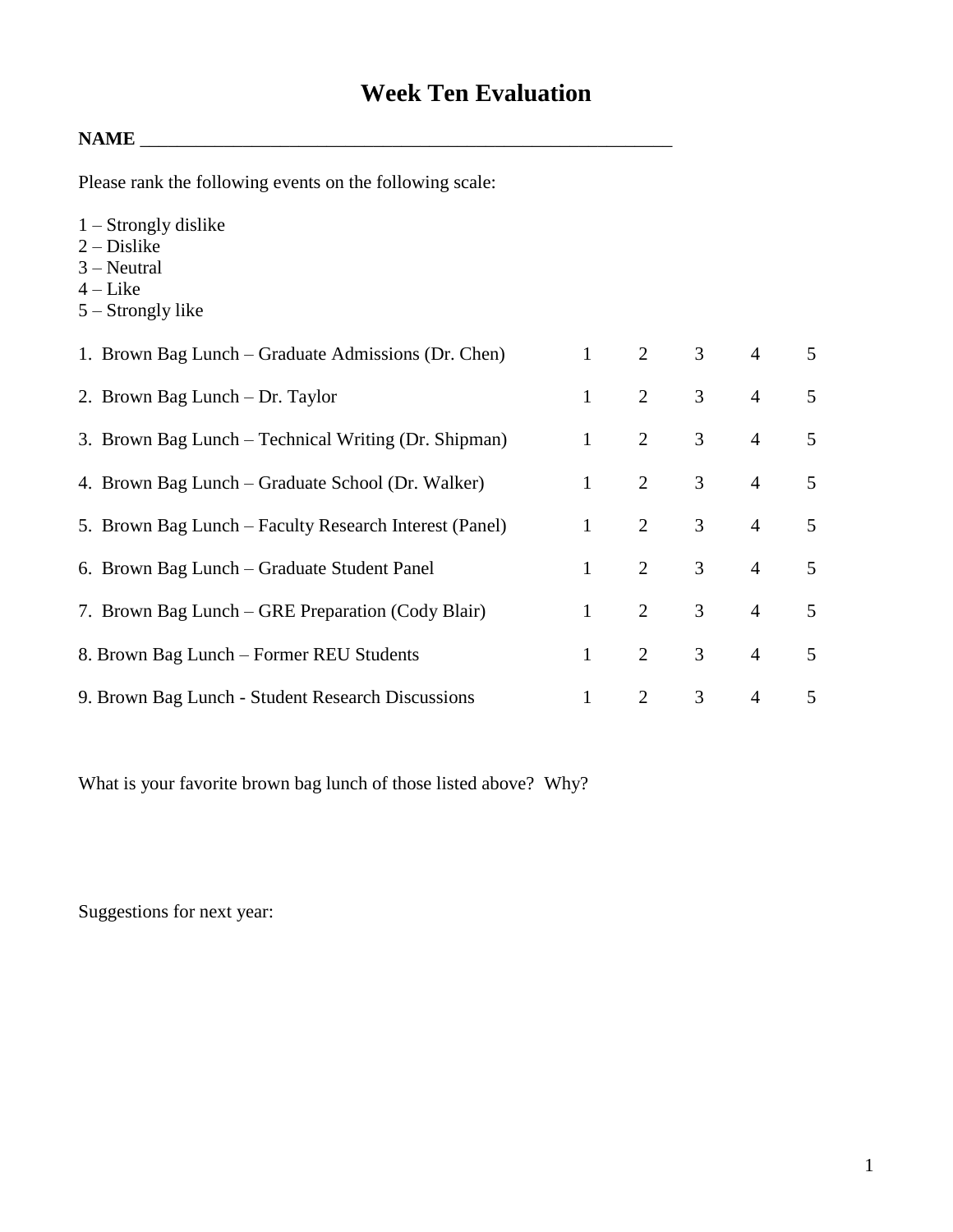## **Please answer the following questions with thoughtful comments and observations. They will possibly be used for our report for the coming year.**

1. Please describe your interactions with your faculty mentor. Include things that you like as well as things that you think could be better.

2. Please describe your interactions with your graduate student mentor(s). Include things that you like as well as things you think could be better.

3. What have you learned from participating in the program so far?

4. Is the program what you expected? If so, what aspects do you particularly like? If not, what is different than you anticipated?

5. List/describe one thing you would change about the program if you could.